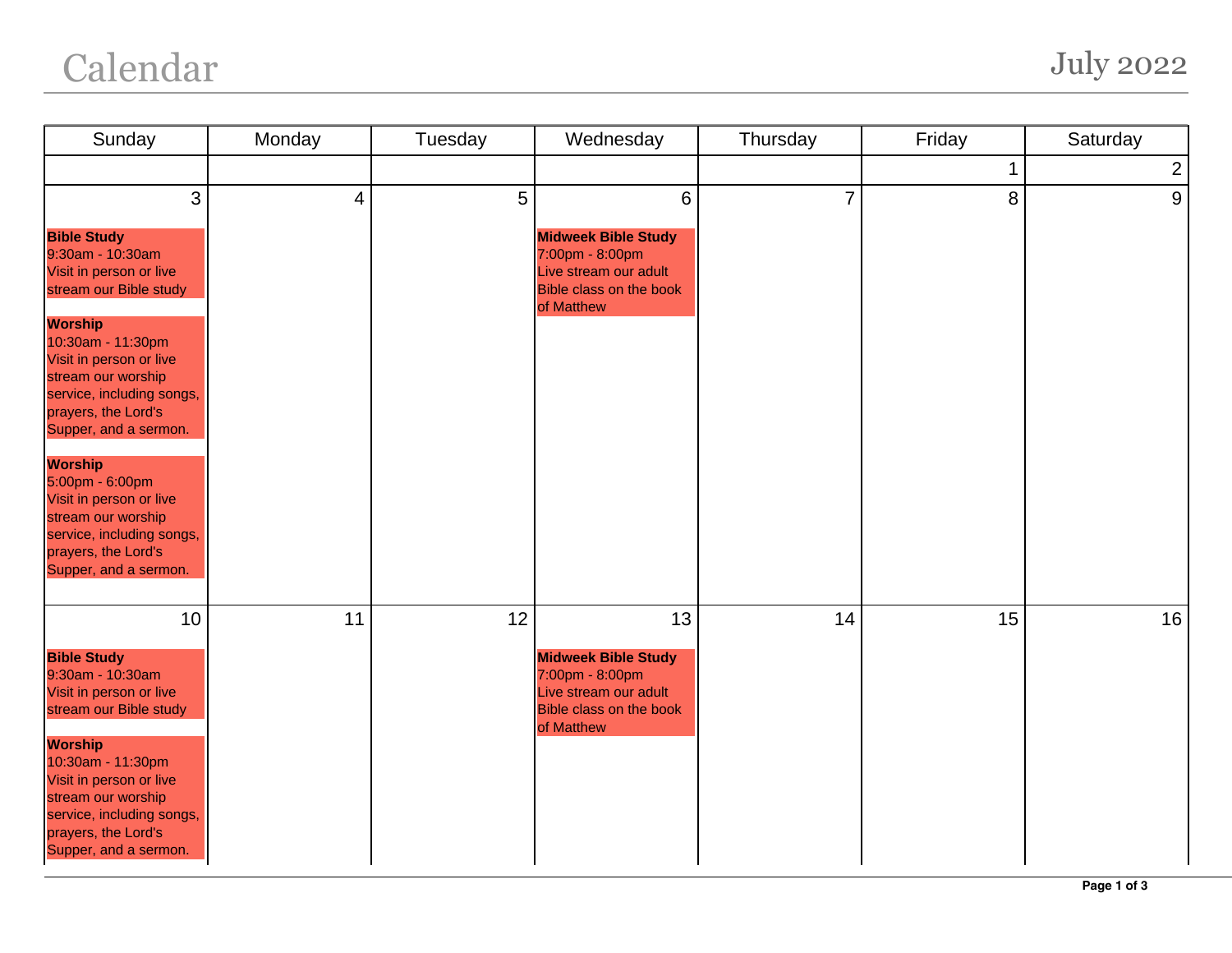| <b>Worship</b><br>5:00pm - 6:00pm<br>Visit in person or live<br>stream our worship<br>service, including songs,<br>prayers, the Lord's<br>Supper, and a sermon.                                                                                                                                                                                                                                                                           |    |    |                                                                                                                       |    |    |    |
|-------------------------------------------------------------------------------------------------------------------------------------------------------------------------------------------------------------------------------------------------------------------------------------------------------------------------------------------------------------------------------------------------------------------------------------------|----|----|-----------------------------------------------------------------------------------------------------------------------|----|----|----|
| 17<br><b>Bible Study</b><br>9:30am - 10:30am<br>Visit in person or live<br>stream our Bible study<br><b>Worship</b><br>10:30am - 11:30pm<br>Visit in person or live<br>stream our worship<br>service, including songs,<br>prayers, the Lord's<br>Supper, and a sermon.<br><b>Worship</b><br>5:00pm - 6:00pm<br>Visit in person or live<br>stream our worship<br>service, including songs,<br>prayers, the Lord's<br>Supper, and a sermon. | 18 | 19 | 20<br><b>Midweek Bible Study</b><br>7:00pm - 8:00pm<br>Live stream our adult<br>Bible class on the book<br>of Matthew | 21 | 22 | 23 |
| 24<br><b>Bible Study</b><br>9:30am - 10:30am<br>Visit in person or live<br>stream our Bible study<br><b>Worship</b><br>10:30am - 11:30pm<br>Visit in person or live<br>stream our worship<br>service, including songs,                                                                                                                                                                                                                    | 25 | 26 | 27<br><b>Midweek Bible Study</b><br>7:00pm - 8:00pm<br>Live stream our adult<br>Bible class on the book<br>of Matthew | 28 | 29 | 30 |